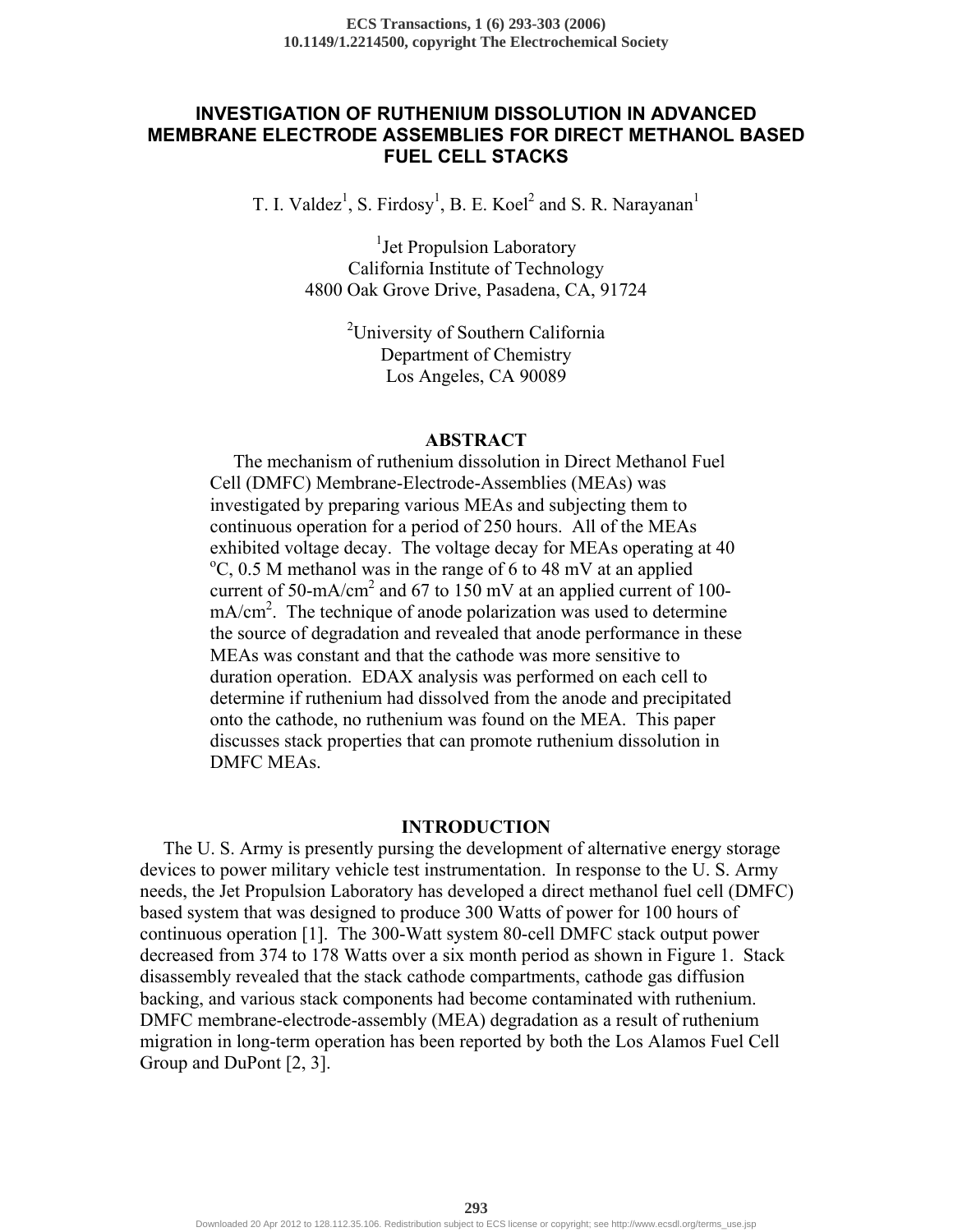



 An explanation for stack performance loss must account for the ruthenium deposition at the cathode, loss of water-repellency at the cathode and loss of performance. One degradation pathway would be ruthenium dissolution from anode and deposition at the cathode. This degradation mechanism will lower both the anode and cathode potentials. The second degradation pathway would be the loss of hydrophobicity of the cathode. If the cathode loses its hydrophobicity, the cathode would become wetting which would lead to cathode flooding. Such a loss of water-repellency could arise from inadequate Teflon® content or deposition of a hydrophilic material such as ruthenium oxide on the cathode structure. For each of these degradation pathways two mechanisms were proposed:

- A. Mechanisms for Ruthenium dissolution:
- (A-1) Over discharge caused by shunt currents
- (A-2) Instability of platinum-ruthenium commercial catalyst
- B. Mechanisms for Loss of hydrophobicity at the cathode:
- (B-1) Inadequate Teflon® content
- (B-2) Deposition of RuO2 at the cathode from the anode

 Physical examination of the stack MEAs had shown that ruthenium dissolved from the anode and deposited on the cathode. Also, there was evidence of shunt current activity (electrolysis and arcing) on the bipolar plates and the end plates. Shunt currents with poor reactant distribution can lead to over-discharge of some of the cells and consequent ruthenium dissolution (Mechanism A-1). Thus, mechanism A1 was already plausible. It is important to know if the anode catalyst used in the MEAs was inherently unstable under normal operating conditions (Mechanism A-2), as suggested by other reports[1,2]. It was not clear if there was any loss of hydrophobicity from inadequate  $\text{Teflon}^{\circledast}$  in the cathode backing layer (Mechanism B-1). The deposition of ruthenium on the cathode structure would certainly render the cathode hydrophilic resulting in performance loss (Mechanism B-2).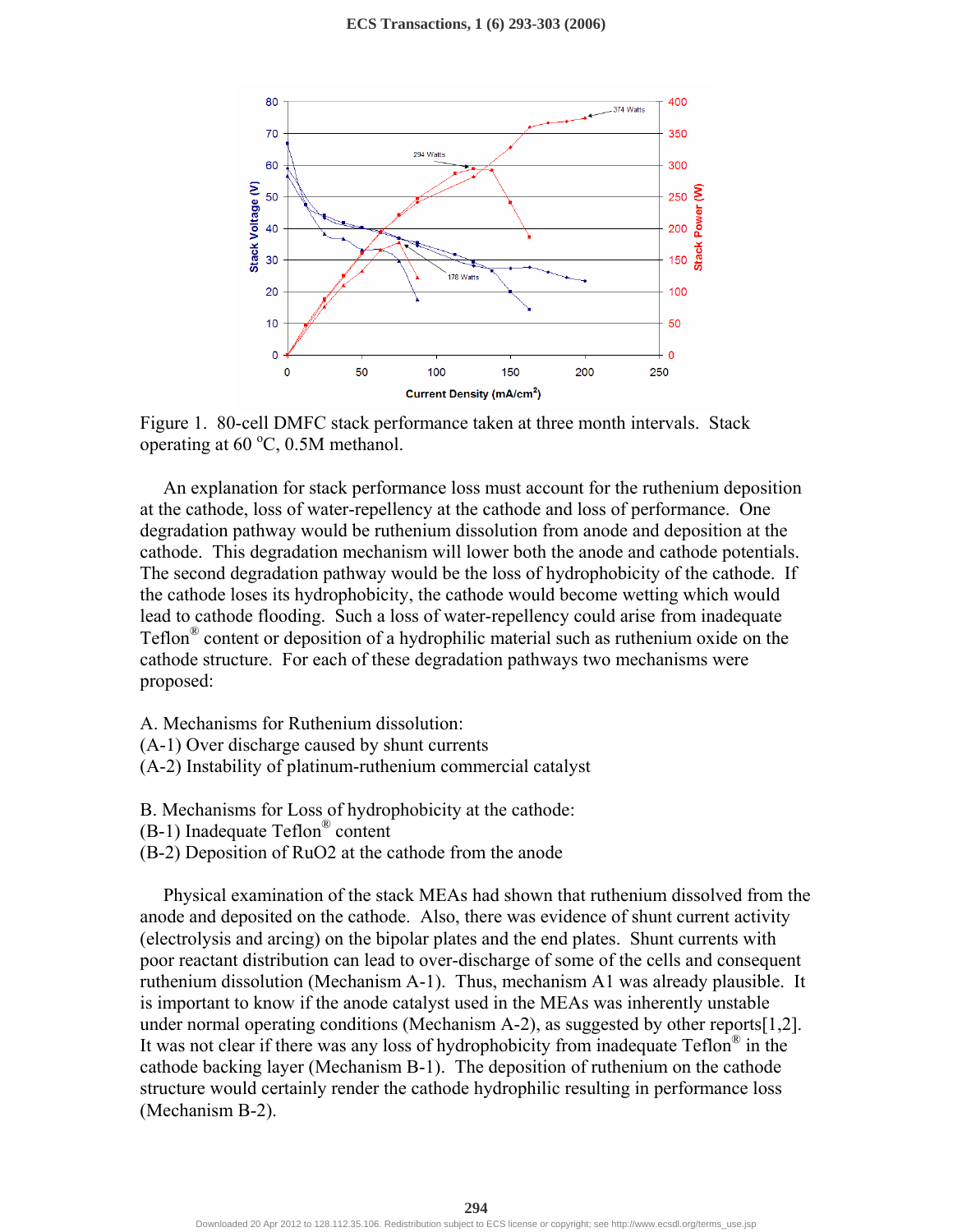The focus of this paper will be to present data from recent experiments on MEA duration testing and discuss the possible mechanism for ruthenium dissolution as it relates to the specific stack design employed in the 300-Watt system. The MEA degradation studies focused on the instability of platinum-ruthenium commercial catalyst (Mechanism A-2) and inadequate Teflon® content (Mechanism B-1).

#### **EXPERIMENTAL**

Membrane Electrode Assembly Fabrication

 MEA studies in single cells were conducted to determine the stability of the anode catalyst and the effect of Teflon® content on the long-term hydrophobicity of the cathode. Single cells cannot sustain shunt currents and therefore the effect to shunt currents can be separated from other causes of degradation. It was hypothesized that some catalysts could be inherently unstable if they had high ruthenium oxide content. Therefore, three types of anode catalyst were evaluated. These were, Johnson-Matthey Pt-Ru catalyst as received that was rich in ruthenium oxide (JM), JPL Pt-Ru catalyst that was largely metallic (JPL), and a "reduced" Johnson-Matthey catalyst that was largely metallic since the oxide was reduced with hydrogen gas at  $225^{\circ}$ C (JMR). While 5% Teflon<sup>®</sup> in the backing layer at the cathode is adequate to achieve sufficient water-repellency, it was suspected that additional Teflon<sup>®</sup> (as high as  $15\%$ ) may provide sustained water repellency during long duration operation. To investigate these effects, four MEAs were prepared; the composition of each MEA is shown as Table 1.

Table 1. Membrane-electrode-assembly compositions

| <b>MEA</b>    | Anode Catalyst  | <b>Cathode Paper</b><br><b>Teflon Content</b> |  |
|---------------|-----------------|-----------------------------------------------|--|
| <b>JPL</b>    | JPL             | 15%                                           |  |
| JМ            | <b>JM</b>       | 15%                                           |  |
| <b>JMR</b>    | JM <sup>*</sup> | 15%                                           |  |
| <b>JM-STD</b> | IМ              | 5%                                            |  |

All MEAs were 25-cm<sup>2</sup> active area fabricated in-house by the Jet Propulsion Laboratory Direct Deposit Technique [4, 5]. The MEAs where fabricated with Johnson-Matthey Fuel Cell Grade Pt-Black cathode catalyst. The nominal catalyst loadings for each MEA were range of 8 to 12 mg/cm<sup>2</sup> per electrode and were fabricated using the same hot-press conditions. JM-STD is the standard (or control) MEA that had the same composition as that used in the 80-cell stack.

#### Testing Methodology

 The single cells were operated in a test stand for over 250 hours. An in-house designed methanol sensor was used to control fuel concentration during the test. The data was collected using a LabVIEW® based automated data acquisition system. An initial current-voltage cell characterization was taken of each cell to form the performance baseline. The cells were then operated in the duration test stand with 40  $^{\circ}$ C, 0.5 M methanol at an applied current of  $60 \text{-} \text{mA/cm}^2$  for a period greater than 250 hours. At the completion of the 250-hour test, a second set of current-voltage cell characterization were taken to determine performance degradation. Anode polarization experiments [6, 7] were the final electrochemical experiments performed on cells.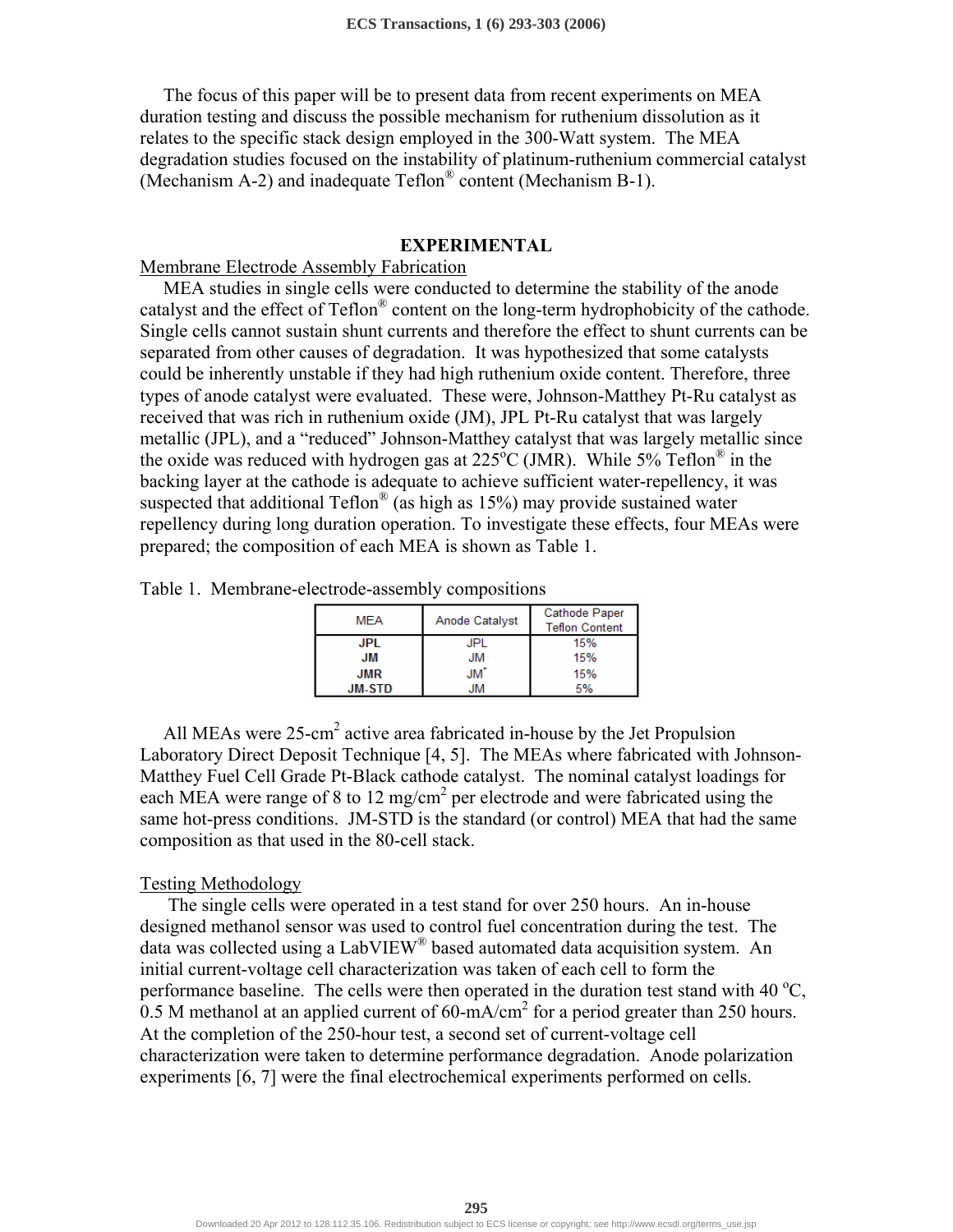In the anode polarization experiment, nitrogen is fed to the cathode thereby converting the cathode into a dynamic hydrogen electrode. When the cell is polarized in anode polarization mode, the resultant curve will be anode potential  $(E_a)$  vs. current density at the chosen operating temperature of the cell. The cathode potential  $(E_c)$  can be determined by added the cell potential  $(V_{cell})$ . A schematic for the anode polarization experiment is shown as Figure 2. Anode polarization experiments are only performed at the end of the experimental series to prevent any anode degradation that may occur as a result of polarizing the anode to high potentials. To ensure that the polarization experiments do not compromise the anode catalyst, the anode polarization potential is kept to a maximum of 650 mV versus the Normal Hydrogen Electrode (NHE).





 After electrochemical evaluation, each cell was disassembled and visually inspected for changes to the membrane and gas diffusion backings. For the final analysis, MEAs were sectioned and surveyed using EDAX to determine possible ruthenium dissolution and ruthenium migration from the anode to the cathode.

#### **RESULTS and DISCUSSION**

Current-Voltage Performance

 Testing in the single cell test stand revealed irreversible voltage decay for all the cells, the test results are shown as Figure 3 and are summarized at select current densities in Table 2. The results indicated that the MEAs fabricated with the *as received* Johnson-Matthey catalyst (JM, JM-STD) performed the best after the durability test. The performance decline is reported as 67 and 96-mV at 100-mA/cm<sup>2</sup> for MEA JM and JM-STD, respectively. It is noted that at an applied load of 50 mA/cm<sup>2</sup>, MEA JM and JM-STD shown a performance decline of 6 mV. The MEAs fabricated with JPL's Pt-Ru catalyst (JPL) and the "reduced" Johnson Matthey catalyst (JMR) showed the greater performance decline. The performance decline at 100-mA/cm<sup>2</sup> for MEA JPL and JMR are 150 and 107 mV and 48 and 30 mV at 50-mA/cm<sup>2</sup>, respectively.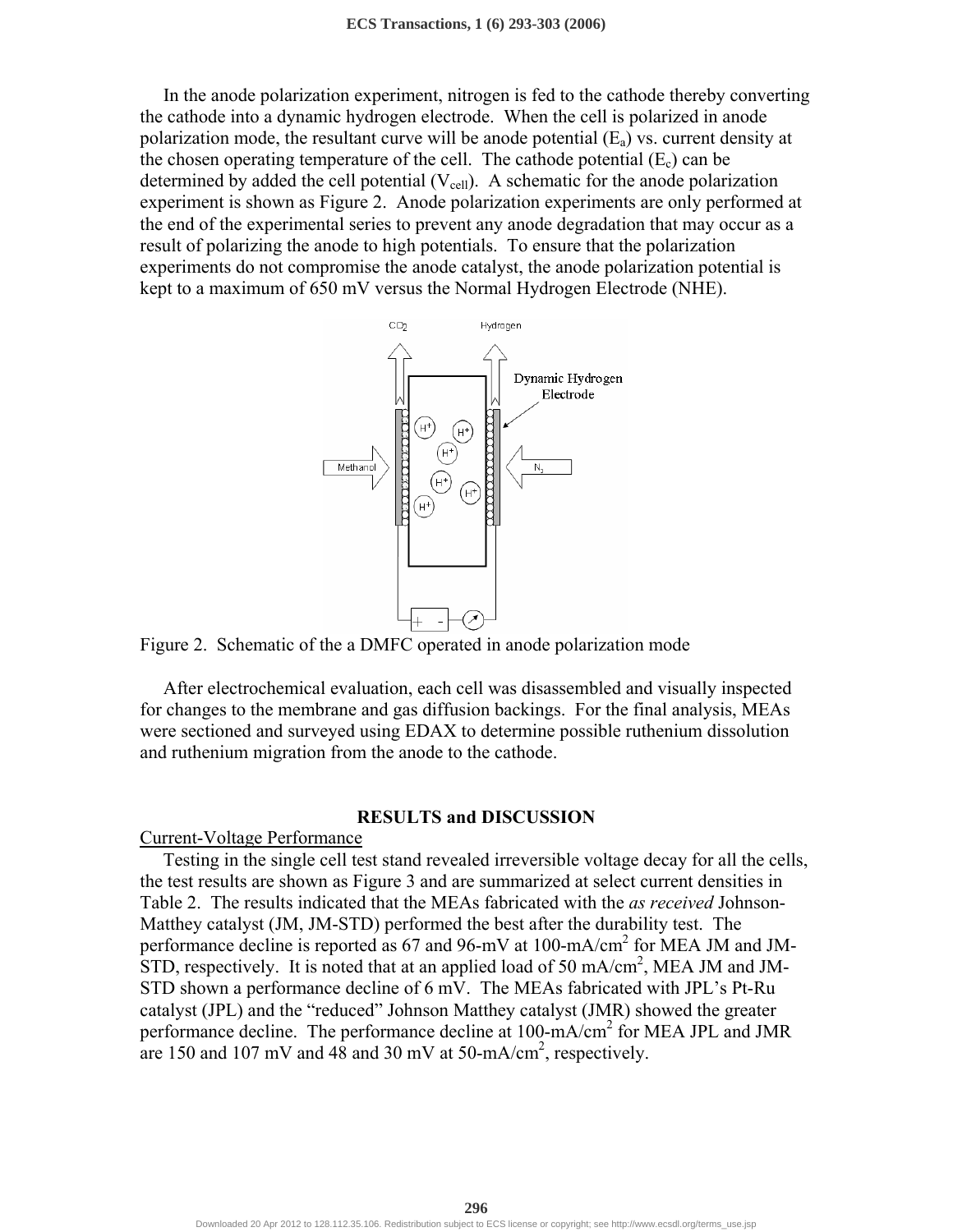

Figure 3. Current-voltage characterization plots for MEAs before and after 250 hour testing. Cell operated at  $40^{\circ}$ C, 0.5M methanol.

|  |                                                                 |  | Table 2. MEA performance analysis, post 250 hour duration experiment. Performance |  |
|--|-----------------------------------------------------------------|--|-----------------------------------------------------------------------------------|--|
|  | measured for cells operating at 40 $^{\circ}$ C, 0.5M methanol. |  |                                                                                   |  |

| <b>MEA</b> | Formulation                                             | Performance Decline (mV) |                       | Performance Decline (mW/cm <sup>2</sup> ) |                       |
|------------|---------------------------------------------------------|--------------------------|-----------------------|-------------------------------------------|-----------------------|
|            |                                                         | $50 \text{ mA/cm}^2$     | $100 \text{ mA/cm}^2$ | $50 \text{ mA/cm}^2$                      | $100 \text{ mA/cm}^2$ |
| <b>JPL</b> | Anode: JPL<br>Cathode: 15% Teflon                       | 48                       | 150                   | 2.4                                       | 15                    |
| JM         | Anode: Johnson Matthey<br>Cathode: 15% Teflon           | Б                        | 67                    | 0.3                                       | 6.7                   |
| <b>JMR</b> | Anode: Reduced Johnson Matthey<br>Cathode: 15% Teflon   | 30                       | 107                   | 1.5                                       | 10.7                  |
| JM-STD     | Anode: Johnson Matthey<br>Cathode: 5% Teflon (Standard) | я                        | 96                    | 0.3                                       | 9.6                   |

 The current-voltage characterization for the MEA JPL is shown as Figure 4. The initial cell performance at 60 °C, 0.5M methanol and an applied load of 100-mA/cm<sup>2</sup> is 0.5 Volts. The cell degradation, under the same operating conditions, measured after the 250-hour durability experiment is 61 mV. The rate of voltage decay and power density loss for this MEA is  $0.00024$ -V/hr and  $44-mW/cm^2$ , respectively. The performance loss for the JPL MEA is 12%. The voltage decay observed in this MEA is comparable to previous performance under similar conditions [8] with the exception that losses in this case were irreversible. In the 80-cell stack, we had observed more than 50% loss in performance in less than 100 hours of testing and thus the observations in the 250-hour test did not account for the major loss in performance. Further analysis of the losses in the MEA performance was carried out by separating the polarization losses at the anode from that at the cathode.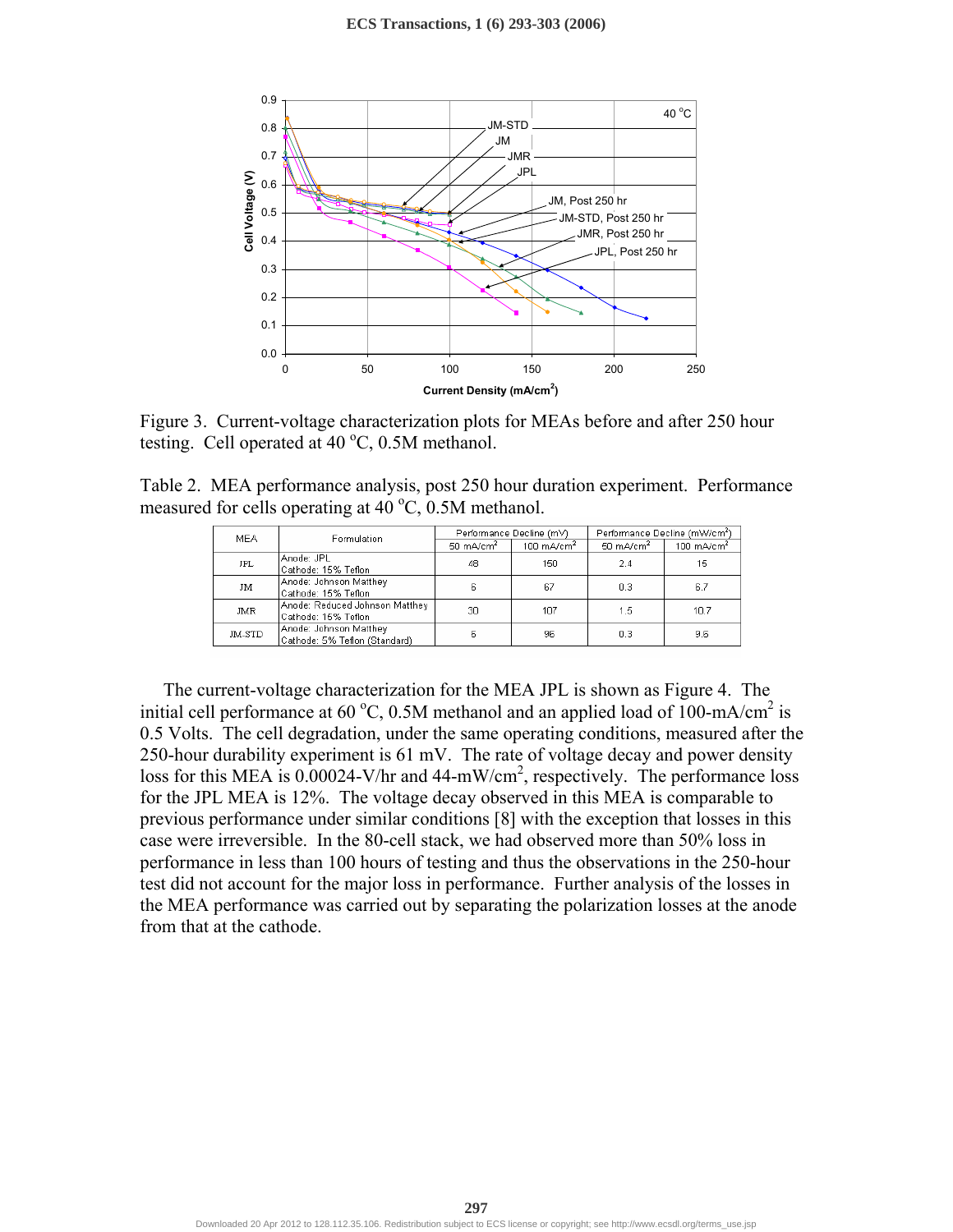

Figure 4. JPL MEA cell voltage as a function of applied current. The plot was taken for a cell operating at  $60^{\circ}$ C,  $0.5M$  methanol.

#### Electrode Analysis

 Anode polarization experiments were performed on the cells after the current voltage data was obtained. The anode polarization plots for the MEA after the 250-hour test are shown as figure 3. For comparison purposes, an MEA fabricated with Johnson Matthey catalyst with the same catalyst loadings and fabrication technique used to fabricate the other MEAs and has been included initial anode performance and is labeled "Fresh" in Figure 5. The Tafel slopes, measured in the kinetically controlled region, ranged from 110 to 150-mV/decade. The anode performance of each MEA, after the 250-hour durability testing, was similar to that of the freshly prepared MEA. The anode performance of the MEA fabricated with the reduced Johnson Matthey catalyst was similar to the MEA fabricated with the JPL Pt-Ru catalyst. The anode performance of the Johnson Matthey Pt-Ru remained unchanged after the 250-hour test. The data from the anode polarization experiments reveals that at 250 hours of testing, the anode catalyst is stable in DMFC operation.



Figure 5. Anode polarization plots for various MEAs operating at  $60^{\circ}$ C, 0.5M methanol, corrected for internal resistance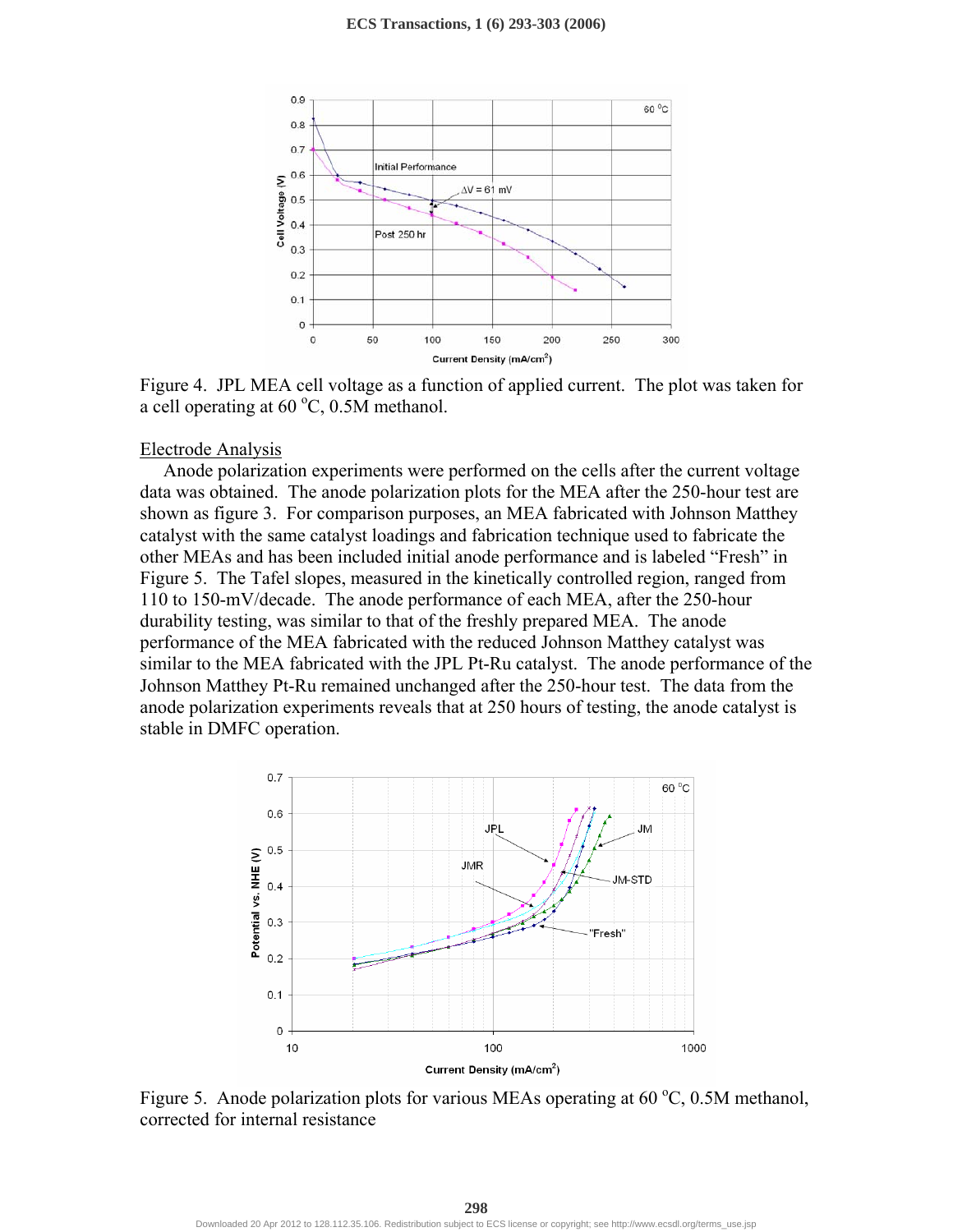The data from the anode polarization experiments was used to separate the cathode performance from cell voltage for the JPL MEA. The cathode polarization for the JPL MEA as a function of applied current density is shown as Figure 6. The initial cathode performance was in the range of 0.82 Volts versus NHE and is flat during the polarization. After the 250 hours of operation, the cathode performance is below 0.8 Volts and now appears to be operating under mass transfer limitations. The loss in cathode potential at an applied current of  $100 \text{-} \text{mA/cm}^2$  is 59 mV. Comparing the cathode degradation to cell degradation reported in Figure 4 show that the cathode is more affected than the anode by long-term operation in a DMFC.



Figure 6. IR corrected cathode polarization plots for the JPL MEA before and after the 250 hour duration experiments. The polarization plots were taken for the cell operating at  $60^{\circ}$ C, 0.5M methanol.

### Cell Disassembly

 After electrochemical testing each of the cells were disassembled and inspected. Water droplets were used to examine the wettability of the MEA cathodes after the 250 hour test. The electrode structures compared in Figure 7 are 15% Teflon content paper before and after duration testing, 5% Teflon content paper after duration testing, and paper with no Teflon content. The hydrophobic character of the paper appears to be affected only slightly by the extended testing. Both the 15% and 5% paper did show a slight reduction of hydrophobicity after the long-duration test. However, these structures were still largely hydrophobic when compared to the MEAs that were removed from the 80-cell stack. Based on the results of the 250 hour test, the MEAs made from the Johnson-Matthey anode catalyst (JM, JM-STD) and the 15% paper showed the lesser performance decline.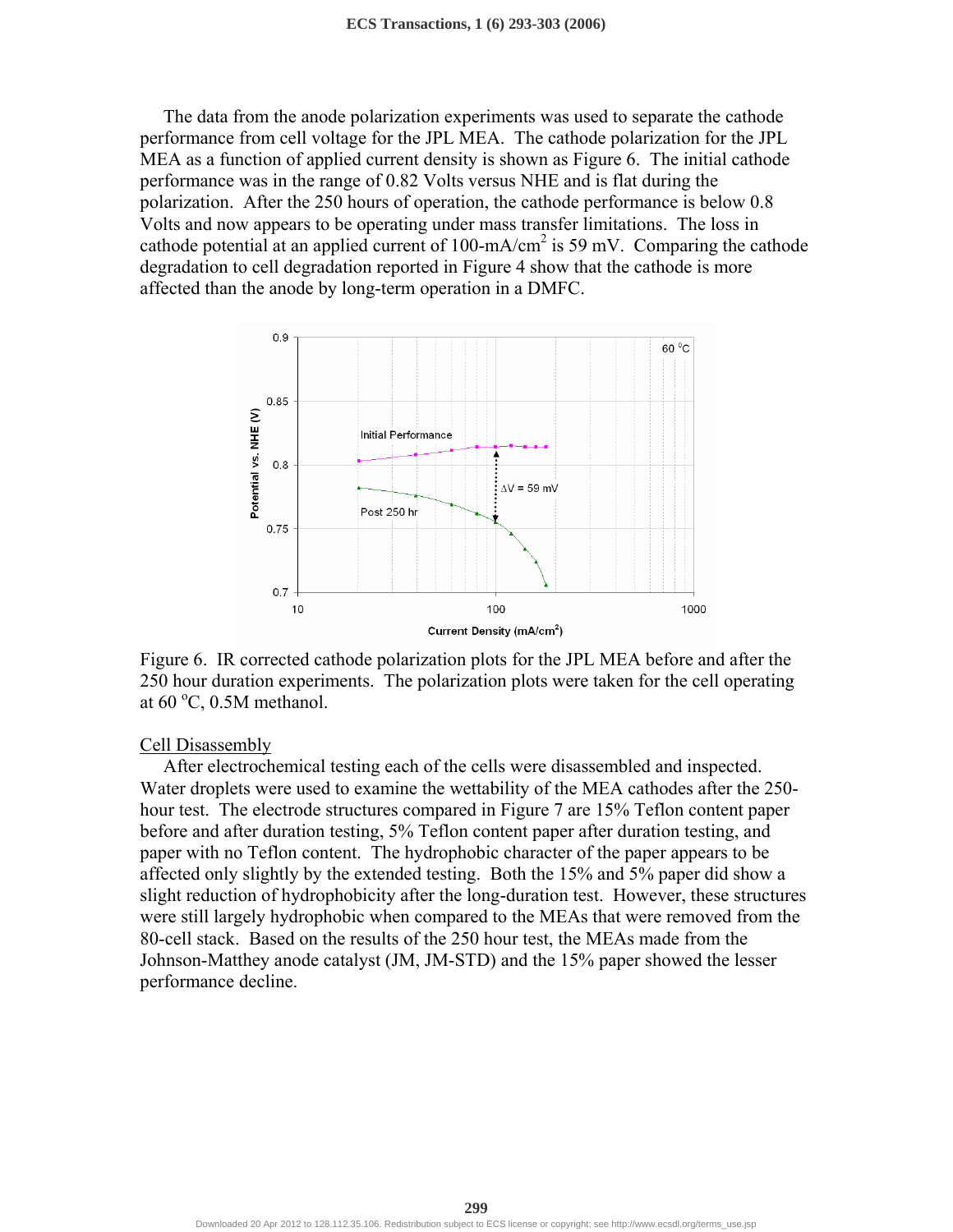

Figure 7. Comparison of wettability of the various backing paper structures, a) 15% Teflon treated prior to operation, b) wetting, c) 15% Teflon treated post duration testing, d) 5% Teflon treated post duration testing.

# EDAX Analysis

 The ruthenium and platinum distribution across the MEA was investigated using EDAX analysis. All four of the MEAs subjected to the 250-hour test were studied using EDAX analysis. The results for the MEA fabricated with JPL anode catalyst is shown as Figure 8, these results are typical of all the MEAs tested. EDAX analysis focused on detecting carbon, oxygen, ruthenium, platinum, and fluorine. As highlighted in figure 8, within the detectable limit of the EDAX technique, no ruthenium was found at the cathode. Thus, the EDAX analysis has shown that the commercial platinum-ruthenium catalyst, the JPL catalyst and the reduced JM catalyst are all stable during the 250-hour DMFC operation and that catalyst stability is not likely to be an issue for normal long duration operation.



Figure 8. Cross-section EDAX analysis of JPL MEA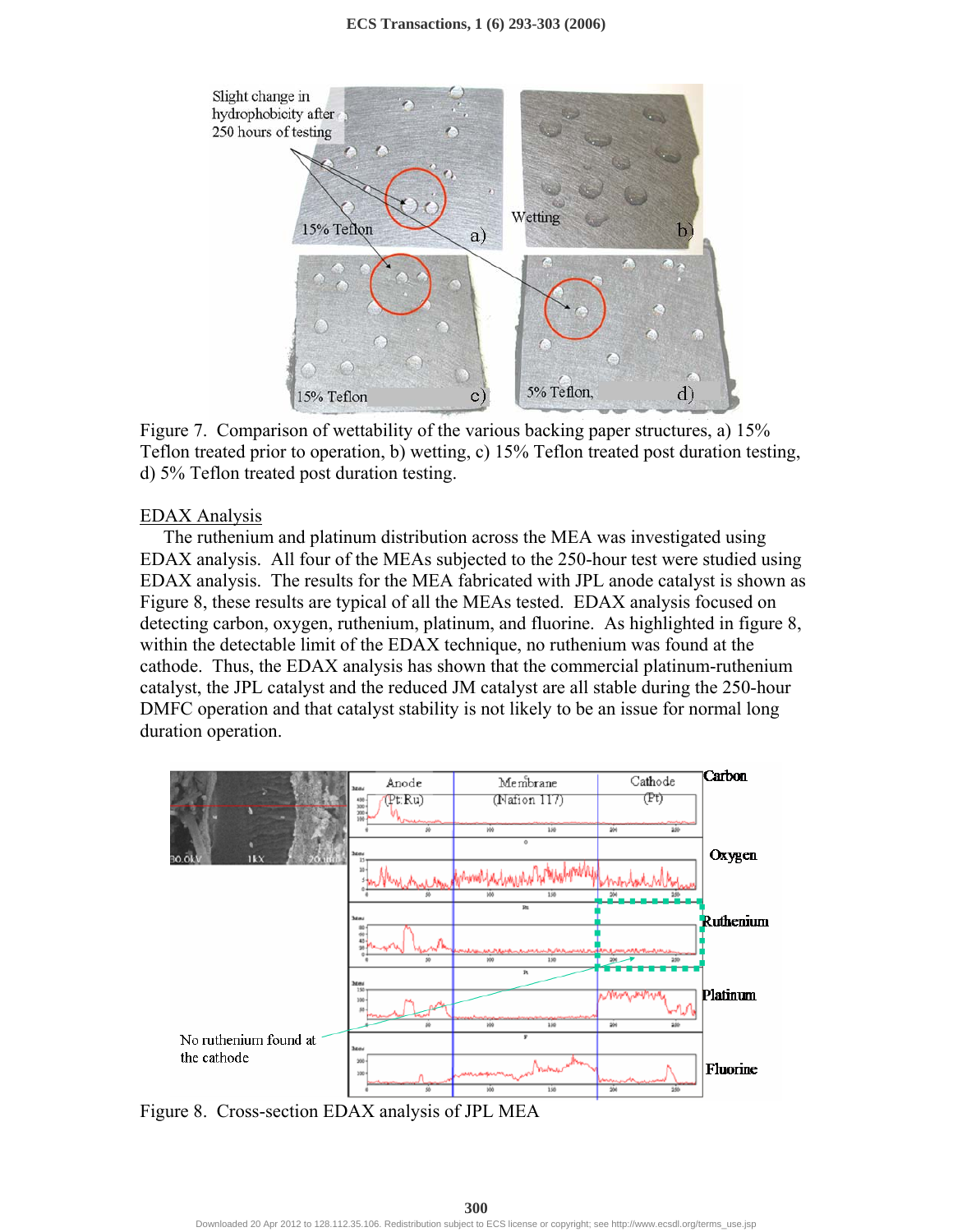#### Mechanism of Stack Degradation

 The loss in performance observed in the 250-hour durability testing of various MEAs showed a maximum 12% loss in performance. Thus, the observations from the 250-hr test did not account for the 50% loss in performance observed in the stack. These results suggest that any instability that might exist with the commercial platinum-ruthenium catalyst or the 5% Teflon content in the cathode paper does not explain the excessive ruthenium dissolution and the loss of hydrophobicity of the cathode of the MEAs in the 80-cell stack. Consequently, the degradation in stack performance found in the 80-cell stack of the 300-Watt system is attributed to over-discharge of the anode. Such overdischarge would arise from shunt currents sustained in the stack as a result of the stack design. The 80-cell stack is shown as Figure 9.



Figure 9. 80-Cell DMFC stack built for the 300-Watt power source

 In the 80-cell stack, air is drawn into the stack through an air filter which is mounted to an open-to-air cathode face. In this stack design, the cathode compartments always have continuous access to air. Also, the liquid manifold of methanol solution saturated with carbon dioxide provides a path for shunt currents. When the stack voltage is over 1.23 V, electrolysis currents can be sustained through the manifold, and these are called shunt currents. The shunt currents are powered by the fuel cell reaction. These shunt currents lead to electrolysis of water. When the manifold and the cells are supplied with fuel during normal operation, the shunt current is just a parasitic loss and not a cause for concern. However, when the fuel distribution and oxidant distribution is not uniform in the stack, this can have deleterious consequences. Under these circumstances those cells with an adequate fuel and oxidant supply will have a high positive voltage, and others will a low cell voltage. However, the total stack voltage for an 80-cell stack may be still high enough to sustain electrolysis as shown in Figure 10. These electrolysis currents (also termed shunt currents) will flow through all the cells and will result in overdischarging (driving the voltage to negative values) those cells with a low supply of fuel.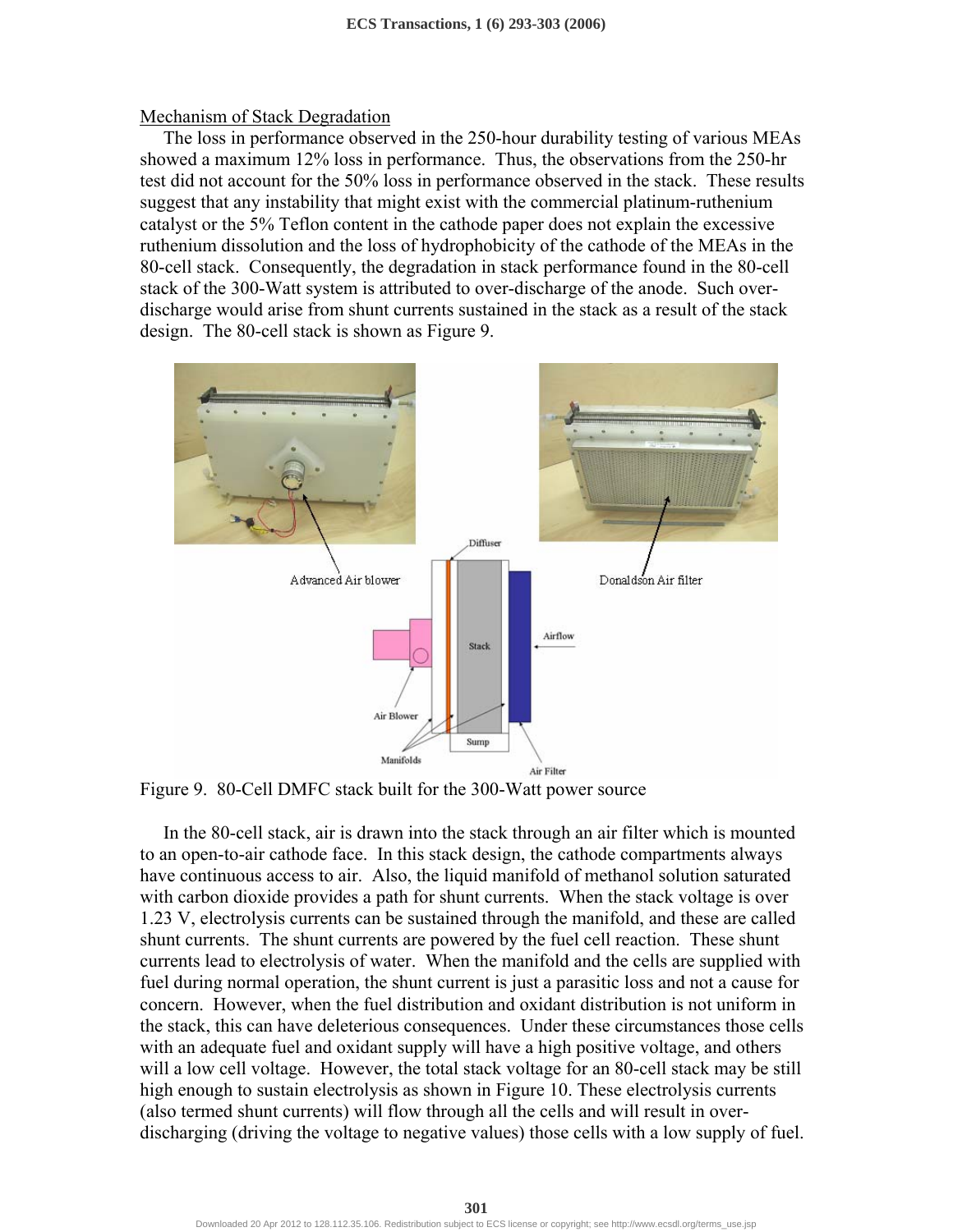

Figure 10. Electrolysis and Over-discharge in a DMFC stack

 Thus, in the absence of fuel, the cells would be driven into polarity reversal, and the anode will be raised to potentials greater than 0.8 V, the cathode potential in the presence of air. When the anode potential is higher than 0.8V, the dissolution of ruthenium can occur. These processes and reactions are summarized as follows:

1. Reactions without methanol at the anode:

Anode:  $Ru + 3H_2O \rightarrow Ru(OH)_3 + 3e^- + 3H^+$ 

Cathode:  $3/2O_2 + 3H^+ + 3e^- \rightarrow 3H_2O$ 

2.  $Ru^{3+}$  migrates through the Nafion membrane

3. Ruthenium reaction at the Cathode:

 $2Ru(OH)<sub>3</sub> + 1/2O<sub>2</sub> \rightarrow 2RuO<sub>2</sub> + 3H<sub>2</sub>O$ 

Thus, the most probable cause of the ruthenium dissolution observed in the 300-Watt system stack was attributed to the over-discharge of the cells.

# **CONCLUSIONS**

 Durability testing was performed in single cell MEAs to determine the pathway of cell degradation. The tests showed that degradation in DMFC MEAs occurs in short periods of operation (250 hours). Electrode polarization analysis revealed that the MEA performance loss is attributed to the changes in the cathode. EDAX analysis of MEA cross-sections and water drop experiments on the MEA cathodes showed that the performance degradation could not be attributed to either large scale ruthenium dissolution or dramatic changes in the hydrophobicity of the cathode backing papers. Thus, dissolution of ruthenium observed in the 80-cell stack was attributed to overdischarge of the anode. The open-to-air cathode stack design used in the study was capable of sustaining shunt currents across the stack at all times because of the plentiful access to air. When shunt currents are forced through cells where methanol is absent from the anode compartment, the anode potential reaches values where ruthenium in the platinum-ruthenium anode catalyst starts to dissolve. Over-discharge is the most plausible explanation for the substantial amounts of ruthenium observed at the cathode in the 80-cell stack. Ruthenium dissolution in a DMFC stack can be prevented by developing internally manifolded stacks that seal reactant compartments and bring cell voltages to zero quickly when not in operation.